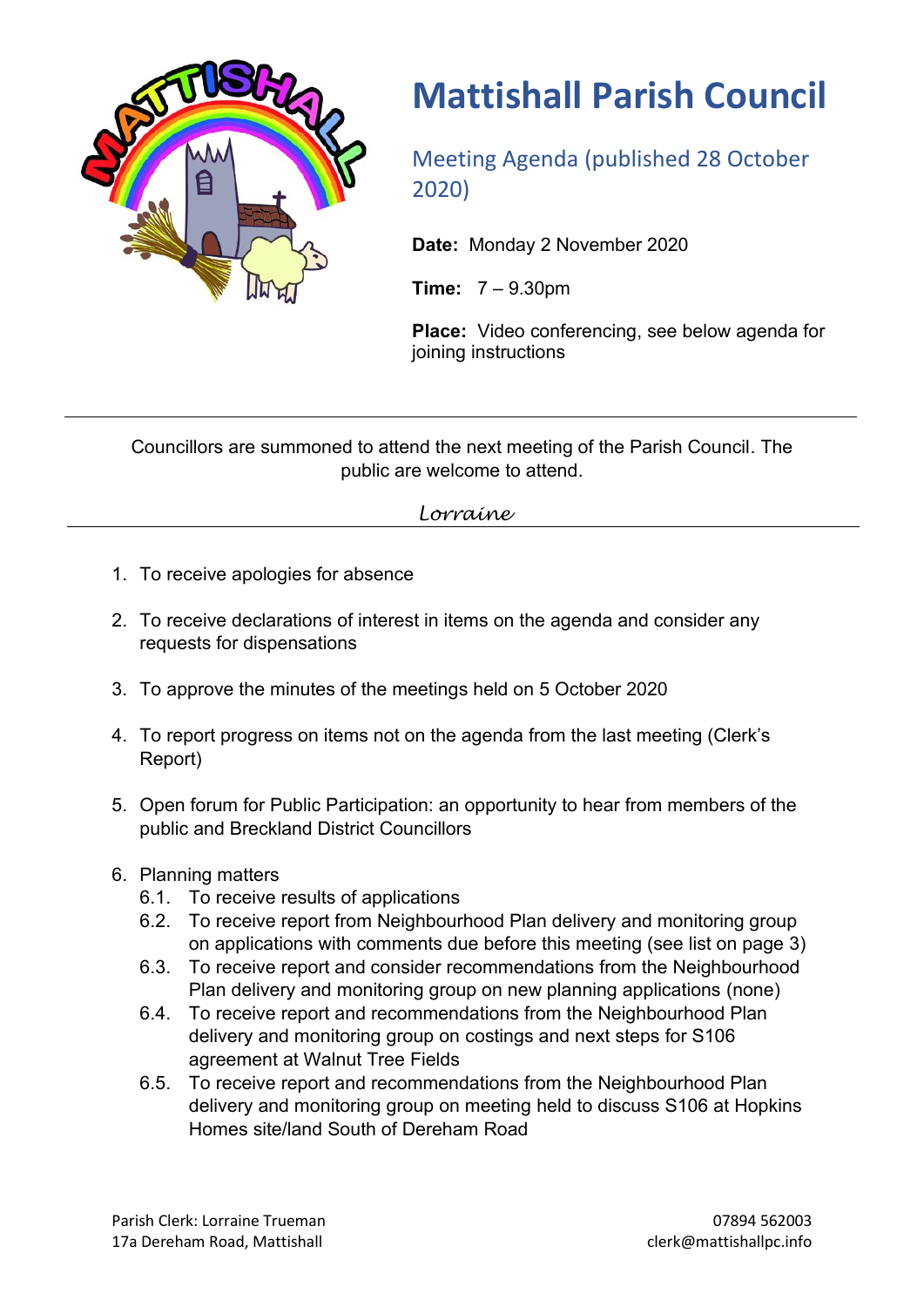- 6.6. To receive report from Neighbourhood Plan delivery and monitoring group on the response to the White Paper – planning for the future
- 7. To receive the latest SAM2 and Speed Watch report
- 8. To consider grant request from All Saints' and St Peters church
- 9. To receive an update on the moving of the gate at All Saints onto Dereham Road
- 10.To consider Parish Partnership bid for improvements to the junction of Dereham Road and Church Plain
- 11.To receive report and consider the status of the youth club
- 12.To consider parking issues on Dereham Road, between Back Lane and Welgate
- 13.To consider feedback from social media on fly posters/advertising posters around the village
- 14.To discuss and agree if the public should be invited to join the next litter pick
- 15.To discuss flowerbeds at either end of the village
- 16.To receive report on chair and vice chair networking session held by Norfolk PTS
- 17.To discuss the recruitment of 2 new councillors
- 18.To discuss and agree members of a new Chairman's long-term projects working group
- 19.Events
	- 19.1. To receive update on Remembrance Sunday
	- 19.2. To discuss Xmas activities under Covid restrictions
- 20.Finance
	- 20.1. To approve the payment list
	- 20.2. To receive an internal audit report
	- 20.3. To agree budget working group and discuss items for inclusion in 2021/22

## 21.Correspondence

- 21.1. Norwich Western Link
- 21.2. Flooding of road between Mattishall and Yaxham
- 21.3. Rural Services Network Rural Funding Digest
- 21.4. Rural Services Network current government consultations
- 21.5. Norfolk County Council annual budget consultation